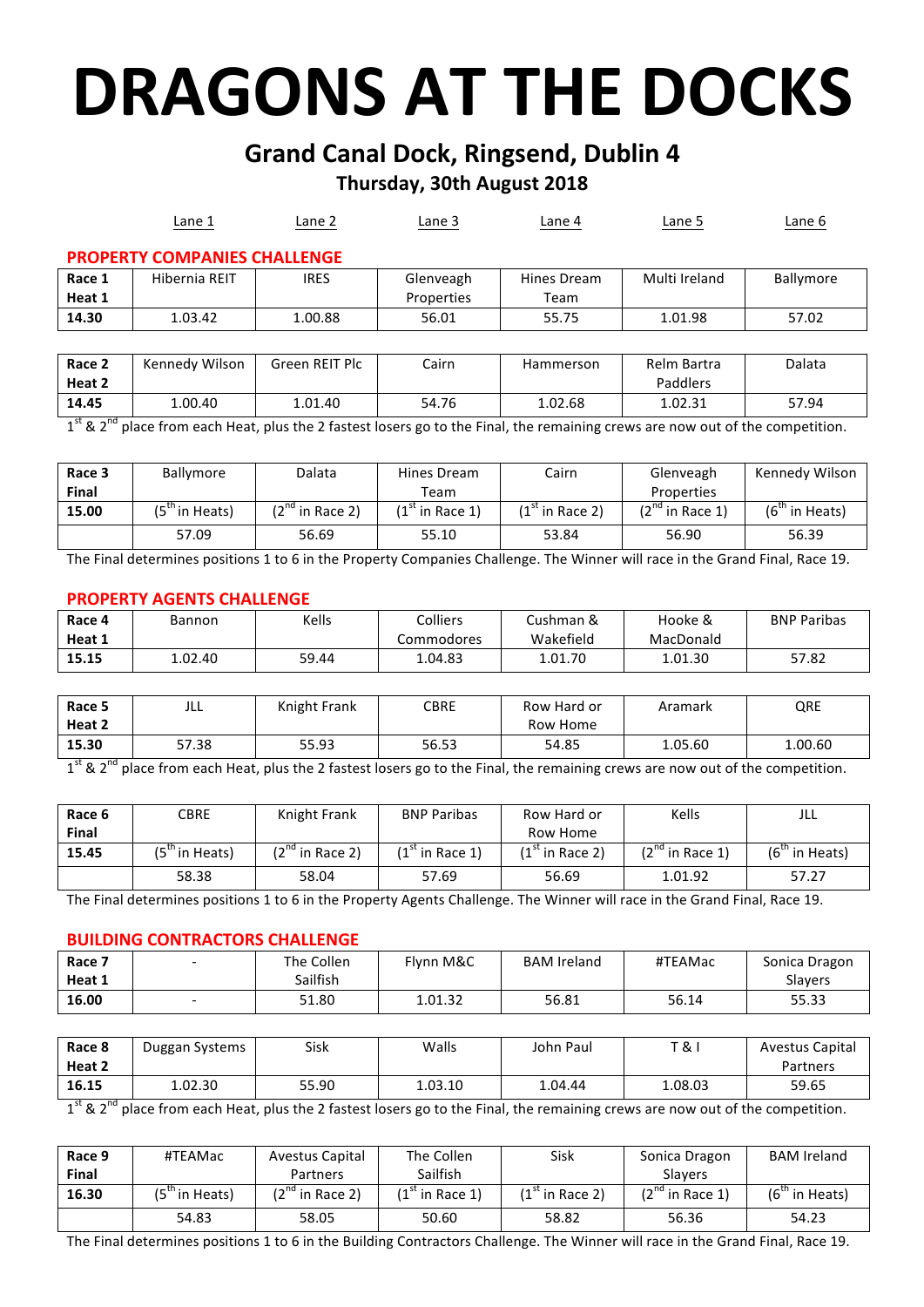|         | Lane 1                             | Lane 2        | Lane 3   | Lane 4             | Lane 5 | Lane 6 |
|---------|------------------------------------|---------------|----------|--------------------|--------|--------|
|         | <b>BUILT ENVIRONMENT CHALLENGE</b> |               |          |                    |        |        |
| Race 10 | MCA Asgard                         | Henry J Lyons | Lafferty | <b>STW</b>         | OMP    | Virtus |
| Heat 1  | Dragons                            |               |          | <b>OARchitects</b> |        |        |

| Race 11 | <b>DBFL Consulting</b> | <b>CS Consulting</b> | Cora  | Linesight | Puff The Magic |  |
|---------|------------------------|----------------------|-------|-----------|----------------|--|
| Heat 2  | Engineers              |                      |       |           | MOLA           |  |
| 17.00   | 54.79                  | 59.48                | 58.18 | 1.00.61   | 55.72          |  |

**16.45** | 57.95 | 54.15 | 55.11 | 54.71 | 1.03.21 | 1.04.25

 $1^{st}$  &  $2^{nd}$  place from each Heat, plus the 2 fastest losers go to the Final, the remaining crews are now out of the competition.

| Race 12      | Lafferty         | <b>Puff The Magic</b> | Henry J Lyons     | <b>DBFL Consulting</b> | <b>STW</b>         | <b>MCA Asgard</b> |
|--------------|------------------|-----------------------|-------------------|------------------------|--------------------|-------------------|
| <b>Final</b> |                  | MOLA                  |                   | <b>Engineers</b>       | <b>OARchitects</b> | <b>Dragobs</b>    |
| 17.15        | $(5tn$ in Heats) | $(2^{nd}$ in Race 2)  | $(1st$ in Race 1) | $(1st$ in Race 2)      | $(2nd$ in Race 1)  | $(6th$ in Heats)  |
|              | 56.00            | 55.68                 | 55.00             | 59.51                  | 55.40              | 1.03.79           |

The Final determines positions 1 to 6 in the Built Environment Challenge. The Winner will race in the Grand Final, Race 19.

## **FINANCIAL/ADVISORS CHALLENGE**

| Race 13 | Goodbody | HWBC    | <b>Barclays</b> | <b>Ulster Bank</b> | <b>Racing Stripes</b> | <b>Wells Fargo</b> |
|---------|----------|---------|-----------------|--------------------|-----------------------|--------------------|
| Heat 1  |          |         |                 |                    |                       | Cowbuovs           |
| 17.30   | 55.12    | 1.03.05 | 1.04.70         | 1.02.56            | 56.04                 | 59.00              |

| Race 14 | Davy Seals | Deloitte | <b>KPMG Real</b> | Dublin Simon | AIB     | <b>BOI Boat Crew</b> |
|---------|------------|----------|------------------|--------------|---------|----------------------|
| Heat 2  |            |          | Estate           | Community    |         |                      |
| 17.45   | 1.01.21    | 1.00.53  | 1.07.53          | 1.13.37      | 1.25.62 | 59.20                |

1<sup>st</sup> & 2<sup>nd</sup> place from each Heat, plus the 2 fastest losers go to the Final, the remaining crews are now out of the competition.

| Race 15<br><b>Final</b> | Wells Fargo      | <b>Deloitte</b>      | Goodbody          | <b>BOI Boat Crew</b> | <b>Racing Stripes</b> | Davy Seals       |
|-------------------------|------------------|----------------------|-------------------|----------------------|-----------------------|------------------|
| 18.00                   | $(5tn$ in Heats) | $(2^{nd}$ in Race 2) | $(1st$ in Race 1) | $(1st$ in Race 2)    | $(2^{nd}$ in Race 1)  | $(6th$ in Heats) |
|                         | 1.00.87          | 59.23                | 56.05             | 1.00.40              | 55.54                 | 59.84            |

The Final determines positions 1 to 6 in the Financial/Advisors Challenge. The Winner will race in the Grand Final, Race 19.

### **LEGAL CHALLENGE**

| Race 16 | A&L Goodbody | Eversheds  | Mason Haves & | Leman      | Arthur Cox | Matheson |
|---------|--------------|------------|---------------|------------|------------|----------|
| Heat 1  |              | Sutherland | Curran        | Leviathans |            |          |
| 18.15   | 1.03.07      | 59.16      | .04.35        | ـ 00.40.   | 1.01.84    | 59.78    |

| Race 17       | <b>Beauchamps</b> | <b>William Frv</b> | <b>Maples</b> | <b>Byrne Wallace</b> | <b>MCF</b>            |  |
|---------------|-------------------|--------------------|---------------|----------------------|-----------------------|--|
| Heat 2        |                   |                    |               |                      | <b>Harbourmasters</b> |  |
| 18.30<br>$-1$ | 59.50             | 1.00.26            | 1.01.02       | 1.06.27              | 1.04.26               |  |

 $1^{st}$  &  $2^{nd}$  place from each Heat, plus the 2 fastest losers go to the Final, the remaining crews are now out of the competition.

| Race 18      | Leman         | William Fry       | Eversheds        | <b>Beauchamps</b> | Matheson             | <b>Maples</b>    |
|--------------|---------------|-------------------|------------------|-------------------|----------------------|------------------|
| <b>Final</b> | Leviathans    |                   | Sutherland       |                   |                      |                  |
| 18.45        | (5 tin Heats) | $(2nd$ in Race 2) | $(1)$ in Race 1) | $(1st$ in Race 2) | $(2^{nd}$ in Race 1) | $(6th$ in Heats) |
|              | 00.00. ،      | 58.05             | 56.97            | 1.02.03           | 59.12                | 1.01.07          |

The Final determines positions 1 to 6 in the Legal Challenge. The Winner will race in the Grand Final, Race 19.

# **DRAGONS AT THE DOCKS GRAND FINAL**

| Race 19      | Cairn           | Row Hard or     | The Collen      | Henry J Lyons    | <b>Racing Stripes</b> | Eversheds        |
|--------------|-----------------|-----------------|-----------------|------------------|-----------------------|------------------|
| Grand        |                 | Row Home        | Sailfish        |                  |                       | Sutherland       |
| <b>Final</b> | (Winner Race 3) | (Winner Race 6) | (Winner Race 9) | (Winner Race 12) | (Winner Race 15)      | (Winner Race 18) |
| 19.00        | 51.87           | 55.75           | 52.85           | 54.42            | 53.84                 | 58.12            |

The Grand Final determines positions 1 to 6 in the overall Dragons At The Docks Challenge.